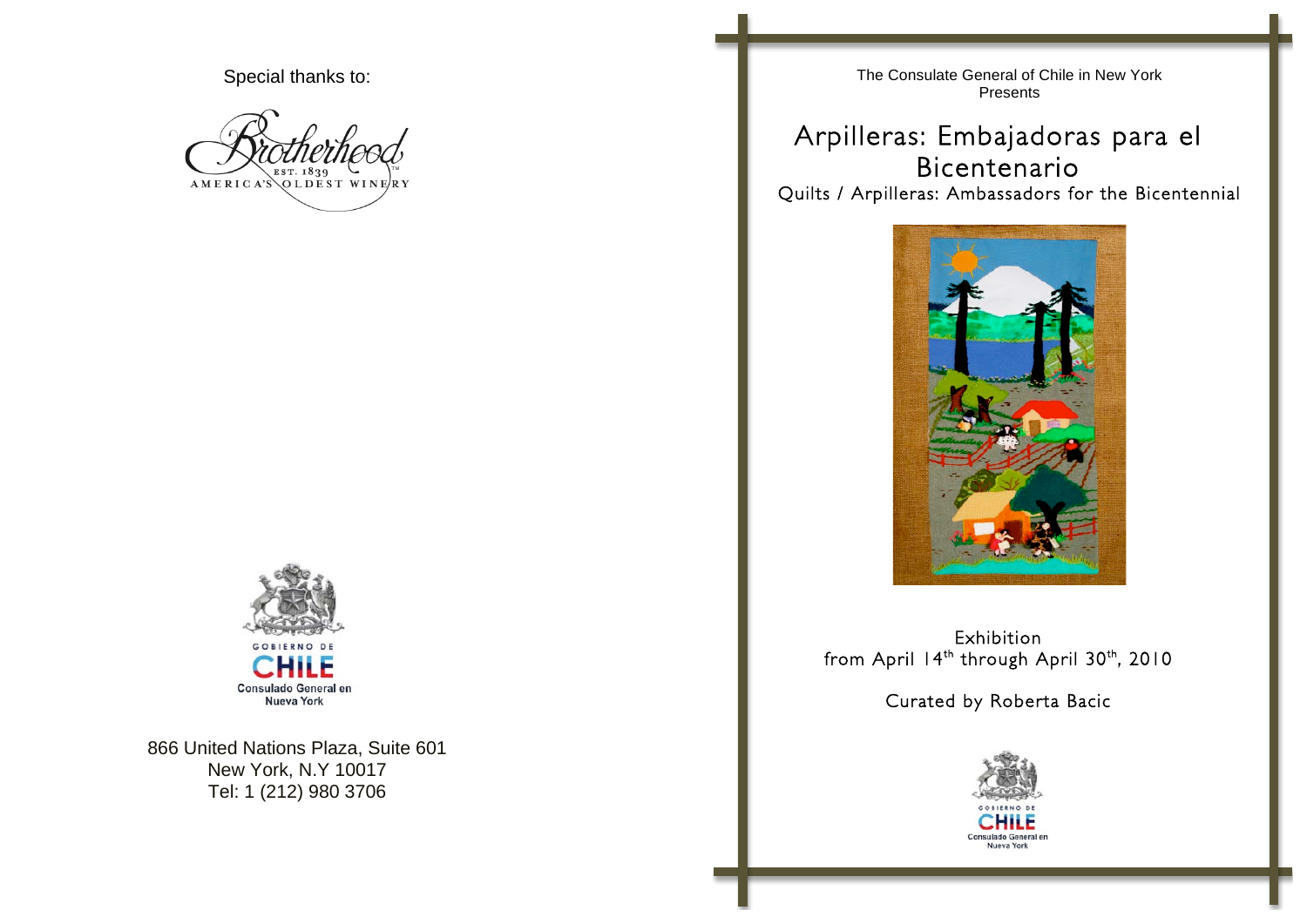#### **FOREWORD Patricio Damm van der Valk, Consul General of Chile in New York**

Cuando Roberta abrió una bolsa plástica y de ella sacó un rollo de telas que cuidadosa y amorosamente desempacó en mi oficina en Londres hace ya algunos años, sus ojos brillaban al ritmo de sus manos. Esa telas, tan simples, tan rústicas, aunque irradiaban frescura, olían a rancio y a humedad guardada. No eran muchas, todas, una vivencia, una historia.

Allí empezó el camino de esta muestra que, con el apoyo del Ministerio de Relaciones Exteriores de Chile, Roberta Bacic, chilena residente en los páramos del norte de Irlanda, hoy nos trae a Nueva York, quizás la ciudad más diametralmente distinta y opuesta a Isla Negra, la cuna de las arpilleras. La primera toda grande, toda gris, toda cemento, toda gente, todo rápido, la otra pequeña, lenta, lejana y silenciosa.

Si alguien que concurra a esta muestra al ver las telas se siente conmovido, se transporta al silencio o al tiempo, si siente el olor a pasto y a campo lindo, escucha el ruido de una población o de los pájaros sobrevolando un basural, nuestra tarea estará cumplida. Nuestro objetivo de traer humanidad y que esas mujeres sin voz sean escuchadas tanto en sus lamentos así como también en sus cantos de esperanza, también se habrá logrado.

Some years ago, when Roberta opened a plastic bag from which carefully and lovingly pulled out a roll of fabric in my office in London, her eyes were shining at the rhythm of her hands. Although these simple and rustic quilts radiated freshness, they also smelled musty and dampness. The quilts were not many, but still, all of them carried an experience, a story.

……………………………………………………………………………………..

This is how this exhibit began and today, with the support of the Ministry of Foreign Affairs of Chile, Roberta Bacic, a Chilean living in the wilderness of Northern Ireland, is able to bring us to New York - perhaps the most different and diametrically opposite city from Isla Negra- the crib of these Arpilleras. While New York is all big, grey, fast, cement and crowded, Isla Negra is small, slow, distant and silent. If anyone attending this exhibition is touched after seeing these quilts, feels transported to silence and time, is able to smell grass and beautiful countryside, hear the noise of a flock of birds flying over a landfill, our task is accomplished. Our goal of bringing humanity, and letting these women without a voice to be heard, express their lamentations as well as their songs of hope will also be fullfield.

## **21**

#### **Will there be poppies, daisies and apples when I grow up?, Irene MacWilliam, Northern Ireland**



Irene MacWilliam's work includes a quilt made up of 3161 different pieces of red material from around the world, representing all of those killed between 1969 and 1994 in the Northern Irish conflict. This piece expresses the maker's own worries for her grandchildren and the burden of anxiety and responsibility they bear for climate change and an everchanging environment. In this arpillera, she reflects the concerns affecting us

globally via the language and world of a child – will there still be flowers and apples in the future? MacWilliam's detailed stitching symbols of passing time and carbon footprints, make this piece a vivid and hard-toforget work of art.

#### **22**

## **The great famine 1845 -1847 through my paternal DNA, Helen Heron, Northern Ireland**



This final piece, specially made for this exhibition, illustrates a dark period of Ireland's past, the Great Famine of the 1840s. During this catastrophe, one million people died from starvation and disease, and a further one million emigrated. The famine occurred after the repeated failure of the potato crops upon which the poor depended almost entirely

for food. Heron uses this arpillera to imaginatively voice her own connection to one of the areas worse affected by the famine – her ancestral home of Bantry in County Cork. The piece is made up of layers of fabric depicting a mountain and sea view superimposed onto a map including Bantry. A number of quintessential images of the Famine are included – the workhouse (where many of the destitute died), the 'Coffin Ship' (used to transport emigrants to the USA), the burning cabin with its evicted tenants, the woman scrambling for potatoes in the earth, and a funeral procession.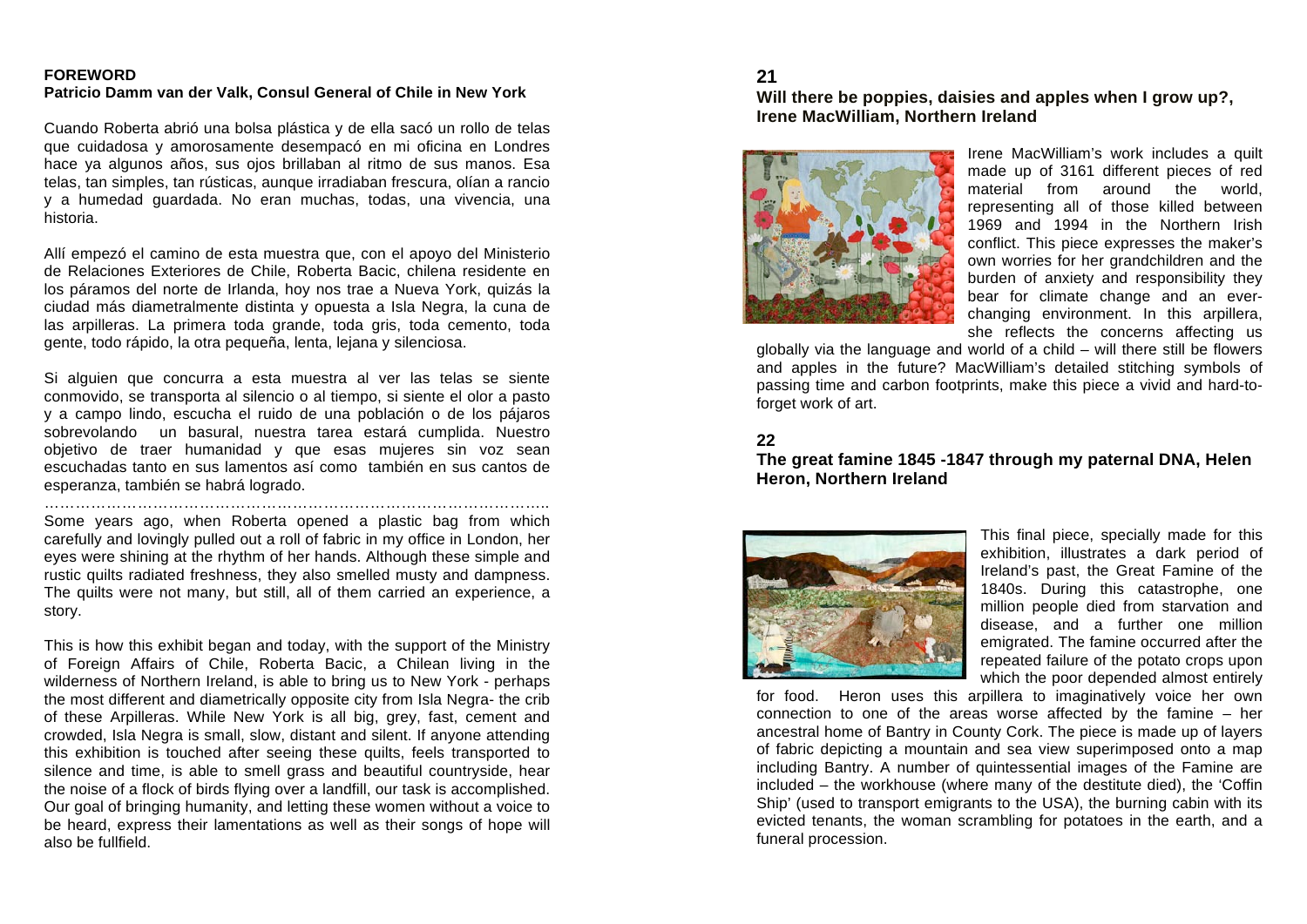## **19 The pride of our new barns, Linda Adams, UK**



This quilt-style arpillera was created especially for the Guinness Liverpool Irish festival 2009. It is made from the material of old clothes belonging to a girl who had just left home for college. Her mother, distraught at her leaving, couldn't bear to throw them out or give them away and asked Adams to incorporate them into a piece of work.

As well as the story of the 'rebirth' of this young woman's old clothes, this arpillera is a tribute to the rebirth of a suburban area through a community coming together to create a place of productivity and greenery. New Barns allotments are depicted here as a hub of fecund activity in the middle of a built up area. The piece has a number of beautiful details including the bonfire and rows of painstakingly made vegetables.

## **20**

#### **Life as we know it, Deborah Stockdale, Ireland**



This piece reflects the ongoing development of the arpillera style. With its strong references to quilt-making, it absorbs the arpillera tradition of telling a story.

As a continuation of the theme of the womencentered pieces represented in the Peruvian arpilleras, this piece depicts the cycle of a woman's life from infancy to old age. The maker uses the image of the spiral, recognized globally and through time as a symbol of

continuation; to illustrate the ongoing pathway we all follow (women and men) from birth to death and the evolutions this entails physically and emotionally. Stockdale's imaginative use of textile painting, as well as quilting styles, makes this a rich and colorful development of the arpillera style. It was on display at the Tower Museum in Derry for International Women's Day in 2009.

#### **ABOUT THE ARPILLERAS**



**Arpilleras** ("ar-pee-air-ahs") are three-dimensional appliqué textiles from Latin America originated in Isla Negra, an area on the Chilean west coast where rags were used to create images of daily life and then embroidered on large pieces of cloth which, sometimes, attached small dolls and objects in

order to give the textiles a three-dimensional effect. Originally Hessian fabric (or 'arpillera' in Spanish) was used, as the textile's support hence, that word became the name for this particular type of tapestry.

The Chilean cultural tradition of the arpillera is celebrated in this collection, in its traditional and politicized form, and in its evolution beyond boundaries going from Chile to Peru and Ecuador, where people used this craft to sew together the their own concerns and hopes of their communities by engaging new audiences. Also we show its most recent incarnations in Europe, where traditional quilting styles have absorbed the arpillera style and made it into something fresh and unique.

The arpilleras of this exhibition can be considered on a number of levels. They might be considered as merely colorful craftwork exercises, or as examples of a tradition that began in Chile, which has now stretched and evolved across other Latin American countries and Europe. Another reading is that they are symbols of sisterhood, created by groups of women working together and producing something they could then sell, to help provide for themselves, their families, and communities. Alternatively, one can see them as missives from campaigners whose message was otherwise stifled from being heard in any other way as examples of subversion against a repressive regime. Finally, these pieces may also be viewed as simple reflections of daily life anywhere; reflections of happiness, anxiety, hope, grief, and courage.

The wonderful thing about this collection is that these pieces are one and all of these things. If the viewer wishes they could simply engage with the basic beauty of the interwoven colors and rags of cloth, which produce vivid mosaics of lives unfurled across old flour sacks and bright textiles. Choosing to look a little closer will reveal the stories, which these pieces endeavor to relate to us. Taking the time to focus on the apparently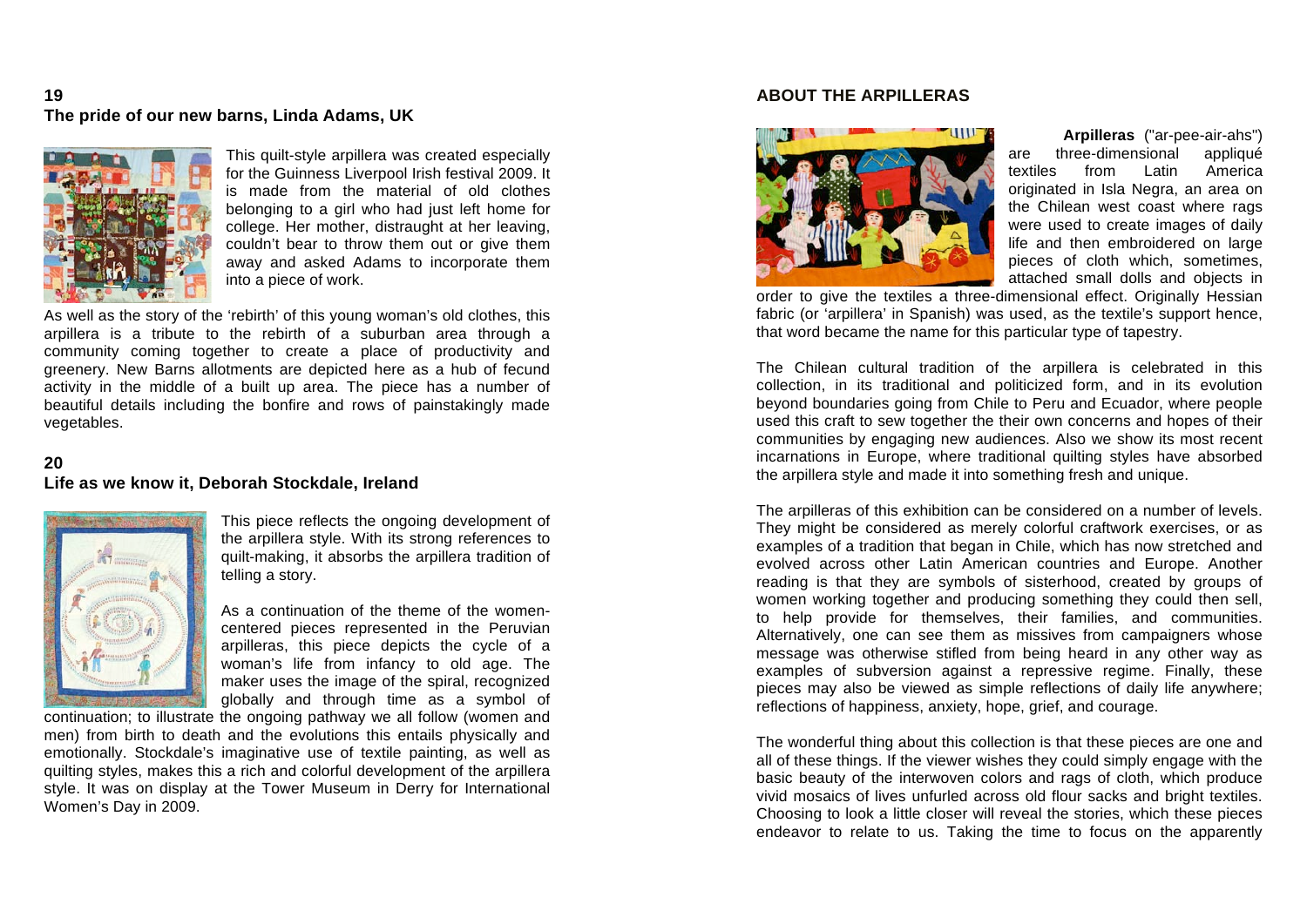innocuous brightly colored three-dimensional dolls dancing across some of these pieces, you see that they are not simply puppets but marching campaigners; victims of domestic violence seeking justice; the impoverished seeking food, shelter, and water; relatives calling for information on the whereabouts of their 'disappeared' loved one; a community working to improve their area. Likewise you may at first only see multicolored pastoral landscapes but on closer inspection recognize the layers of daily life which are sewn onto these rags and strips of cloth, scraps of material which themselves carry stories of former lives and histories. Whatever strikes one first glancing across these beautiful works of art, be sure to look again, and then again, and even again to unearth the layer upon layer of meaning, symbolism, and stories which these arpilleras have to share.

**Roberta Bacic, curator, New York, April 2010**

For extensive information on arpilleras and quilts exhibitions, visit www.cain.ulst.ac.uk/quilts

## **17 Escuelita de Otavalo / Otavalo primary school Anonymous, Ecuador.**



This contemporary arpillera from Ecuador represents an imaginative take on the traditional style using indigenous Ecuadorian weaving techniques. This piece depicts the primary school at Otavalo in the North of Ecuador. Otavalo is famous for its Saturday textile market where the local indigenous people sell their brightly colored hand crafted textiles. This arpillera was bought in 2009 by the Chilean filmmaker Vivienne Barry, who is known for her award-

winning animated short film about the arpillerista movement in Chile. The largest image is that of a girl with braided hair carrying a bag. She may be the teacher of the school, or perhaps the school child who made the arpillera. We also see a row of children and a blackboard with the words: "My little house is the most beautiful in the world". (Courtesy of curator's collection)

# **18**

## **Cruce de caminos / Crossing pathways, Mary Ann O' Neil, Esther Vidal, Marta Moya and Elisa Covelo; Spain**



This piece was created by a group of women who took part in the 'Women's real lives' event for International Women's Day in March 2009. It reflects how this diverse group of women were inspired, provoked, and encouraged by their experiences in Derry in 2008 where, as well as seeing quilts and arpilleras from all over the world, they crossed paths with each other in the group as well as those they met at the

event. This piece combines the traditional use of three-dimensional dolls made from scraps of fabric to represent the women with the innovative printing of photographs of a mural and arpillera onto fabric, which was then incorporated into the piece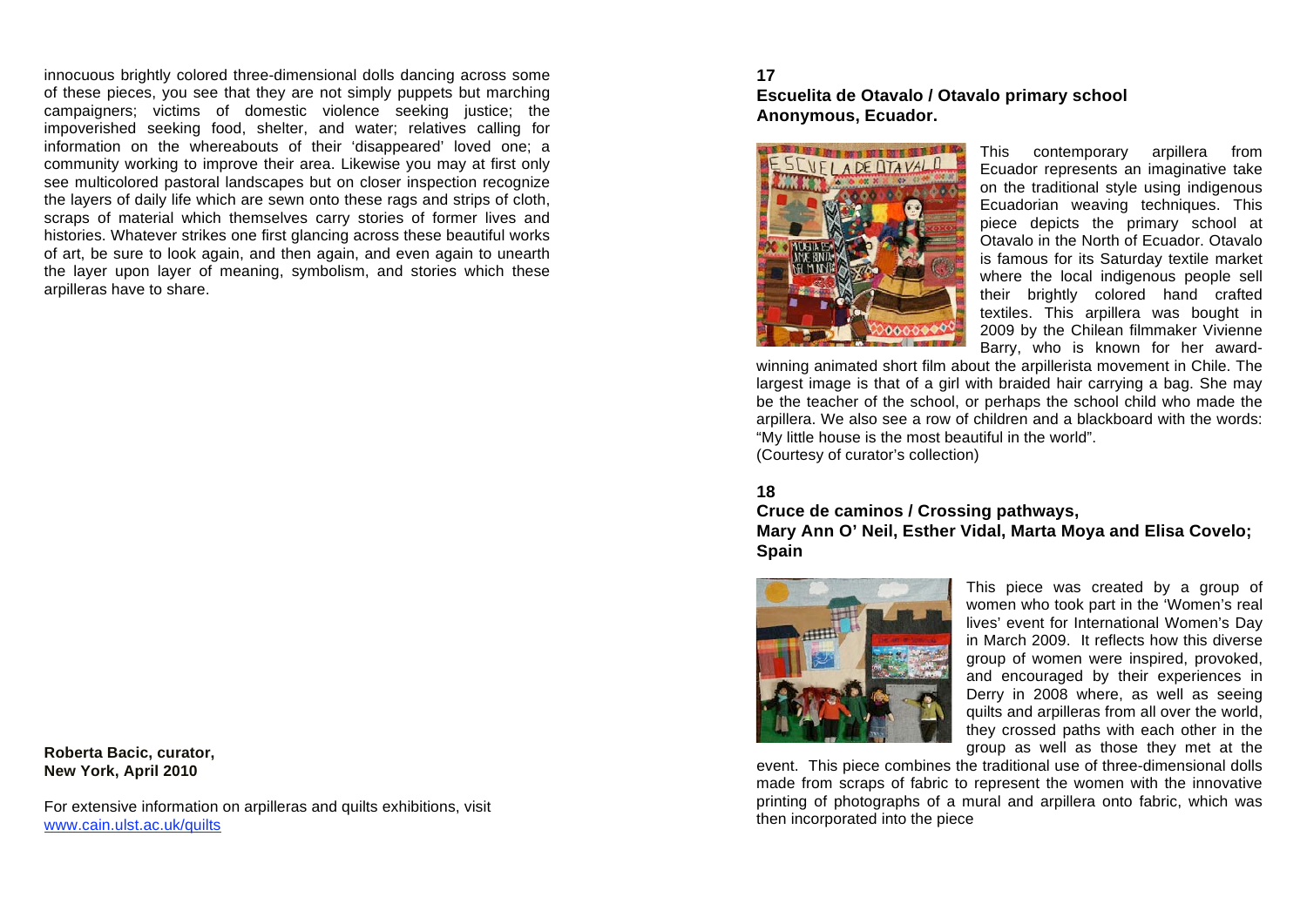#### **15 Violencia doméstica / Domestic violence F.C.H., Peru**



This is the second of the replica arpilleras produced originally in 1985 by Mujeres Creativas, illustrating another significant issue of International Women's Day – domestic violence. This arpillera in striking detail depicts the travails of a victim of violence and her attempts to get justice. First, we see a brutal attack on the pregnant victim. The room is in disarray, a child cries, and neighbors peer through the window (notice the traditional arpillera on the wall). The next scene shows the women neighbors dragging the violent husband to the local police to have him charged.

However, not receiving justices, they enact their own. Finally, we see the man tied to a tree with a sign saying, "I will not beat again", while the women are seen to be relaxed, happy that justice has been served. (Courtesy of the curator's collection)

### **16**

## **Los precios están por las nubes / Prices are sky high, Peru**



Returning to issues of poverty, this arpillera from the 1980s, illustrates the Spanish saying 'Los precios están por los nubes', literally meaning 'prices are sky high'. In its colorful depiction of economic woe, we see queues of women waiting for their ticket at the shops, holding empty bags and wearing angry, frustrated expressions on their faces. Those who get a turn at shopping

buy only meager amounts, as illustrated by the small bags that do not bulge with purchases. In the skies above this scene, we see the basic condiments, the prices of which are out of reach for these women – flour, sugar, rice, corn, oil, and so on.

(Courtest of Rebecca Dudley, USA/Northern Ireland)

#### **WORKS IN EXHIBITION**

**1**

## **Armonía entre la vida y el medio ambiente / Harmony between life and environment, Anonymous, Chile**



This vibrantly colorful piece was made in one of the Isla Negra workshops in Chile. In the classical style it depicts the Chilean mountains and a bright sun in the background shining down on the events below. Bought in a craft shop in Edinburgh, Scotland in 2000, it is a beautiful example of the pre-political traditional arpillera style. Unlike the political arpilleras, which grew from this folk tradition, some of which are exhibited here, this piece seems to depict a less anxious, and less complicated time. The lively scenes reflect the multiple layers of daily life, from the birds in the sky, the animals herded in the hills, the bustling streets and houses, the

playground, and the fields of crops being tended; all of these layers are then also shown to be interconnected, sharing the one space.

## **2**

#### **La gente necesita trabajar/ People need work, Anonymous, Chile**



In this first of the political arpilleras of the exhibition, we can see how an important element of daily life is being portrayed: the shortage of work. The men and women depicted appear to be discussing their worries about unemployment, perhaps having come to the municipality building to seek work and seen the 'no vacancies' sign hung on its door. In keeping with the

arpillera tradition, the sun still shines from behind the mountains, reflecting, perhaps, that there is still hope. This arpillera has had an adventurous history. Made in Chile c.1975, then brought to Ireland by a Spanish priest who had received it from a priest in Chile, the priest bestowed it to his sister, an activist with Chilean women's solidarity groups, who later acquired more arpilleras in the late 1970s. (Courtesy of Rosario Miralles, Spain)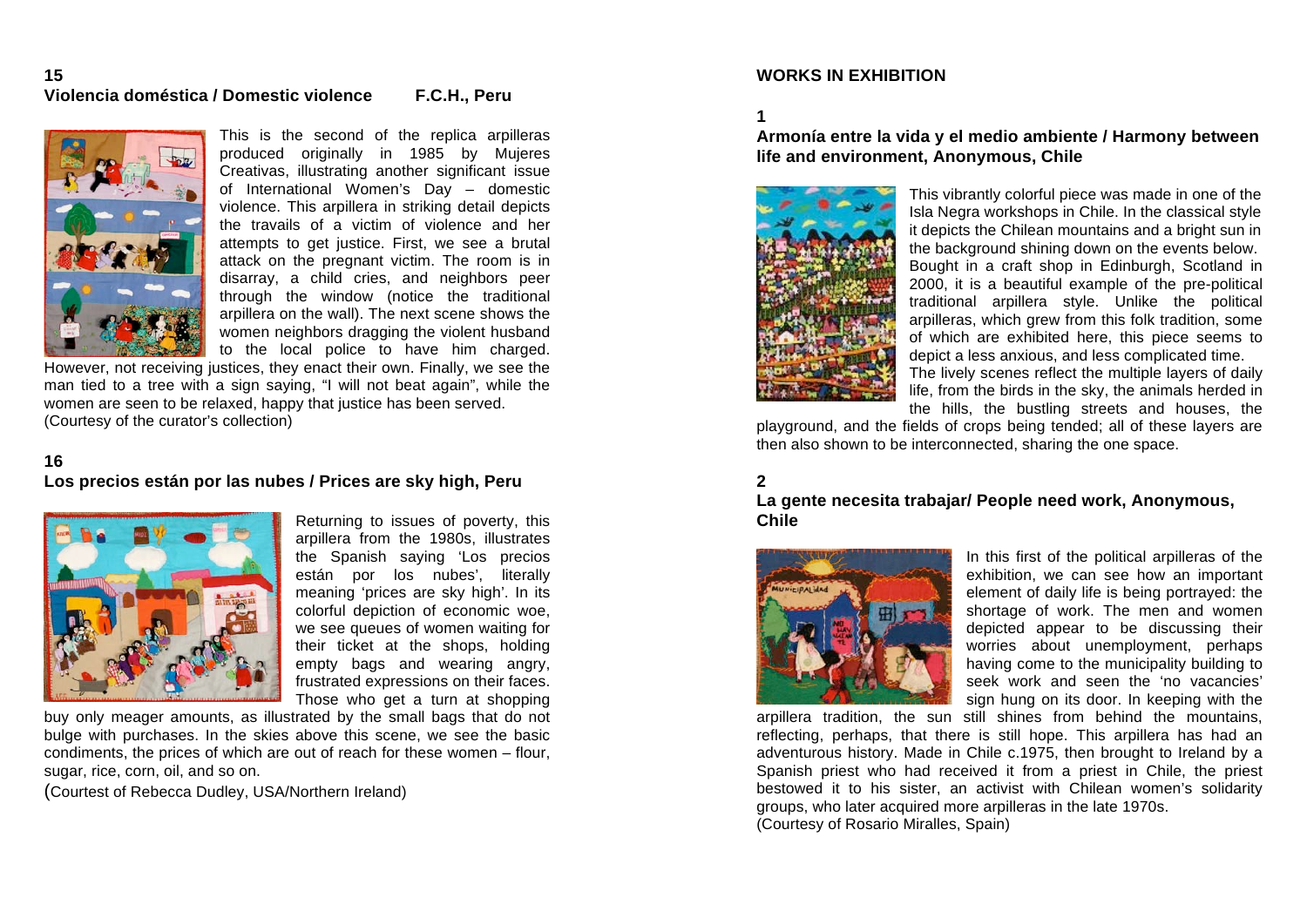**3 Vicaría de la Solidaridad / The Vicarage of Solidarity Anonymous, Chile**



This detailed arpillera depicts an important human rights association born from the repressive tactics of the dictatorship (the "Vicarage of Solidarity") founded by Cardinal Raúl Silva Henríquez soon after Pinochet's 1973 coup to work to support human rights issues, provide first-aid, space to meet and helping the poor and isolated and also to set up arpilleras workshops. The arpillera itself was made

in a workshop run by the vicarage and illustrates a number of the activities which took place there: actions regarding legal defence, exile, political prisoners, the disappeared, and the presentation of habeas corpus to the courts. This piece does not contain the mountains and sun of the traditional arpillera, but instead uses the art to focus on the depiction of a particular movement which was, as the banner proclaims, "In the Service of Life".(Courtesy of Kinderhilfe Chile-Bonn, Germany)

#### **4**

**Encadenamiento / Women chained to parliament gates, Anonymous, Chile**



This striking piece from the late 1980s reflects one of the great tragedies of Chile's history – the Disappeared. The women depicted have chained themselves to the parliament gates to draw attention to their plight, their need to know where their 'disappeared' loved ones are, and to protest at the government's denial of any knowledge of their whereabouts.

This underlines the divisions in Chilean society which saw many turn their eyes from the truth rather than recognize what was happening. Unlike most other Chilean examples, the mountains and bright sun is not depicted. An international monitor of Chile's 1988 plebiscite, which saw the end of the dictatorship, purchased this piece. (Courtesy of Seán Carroll, USA/Spain)

#### **13 Volcán Osorno/ Osorno volcano Fundación Solidaridad Workshop, Chile**



This final Chilean arpillera from 2007 returns to the classical pre-political tradition as represented by the first arpillera of this exhibition (Harmony, Life, Environment). It depicts daily life under the Osorno Volcano in the Los Lagos region of Chile.

As with the earlier pre-political arpillera exhibited here, this piece represents the daily life of its protagonists as simple and idyllic. Farmers are seen tilling their crops, and neighbors chatting. The stark contrast with the political messages of earlier arpilleras is almost unsettling: one finds oneself searching for political meaning among the lakeside flowers! This arpillera represents the change in direction towards commercialism in the arpillera style but stays true to the art's mission to reflect daily life, political or otherwise.

#### **14**

**Hogar dulce hogar / Home sweet home, Peru**



This Peruvian arpillera is a contemporary replica of one made in 1985 in the workshops of the Mujeres Creativas (Creative Women) group, made up of women displaced from the Andes during the Peruvian conflict who came to live in the poor neighborhoods of Lima.

Reflecting some of the concerns of

International Women's Day, this piece is an imaginative slant on the traditional style of the Chilean arpillera, which inspired the Peruvian arpilleristas. The tongue-in-cheek title of this work questions the woman's daily grind as being anything but sweet as she toils through the shopping, cleaning and cooking, and worries whether there will ever be enough money. At the centre of the piece, she is seen serving her husband, as is her duty. While representing important issues for women in Peru and worldwide, it is done with humor.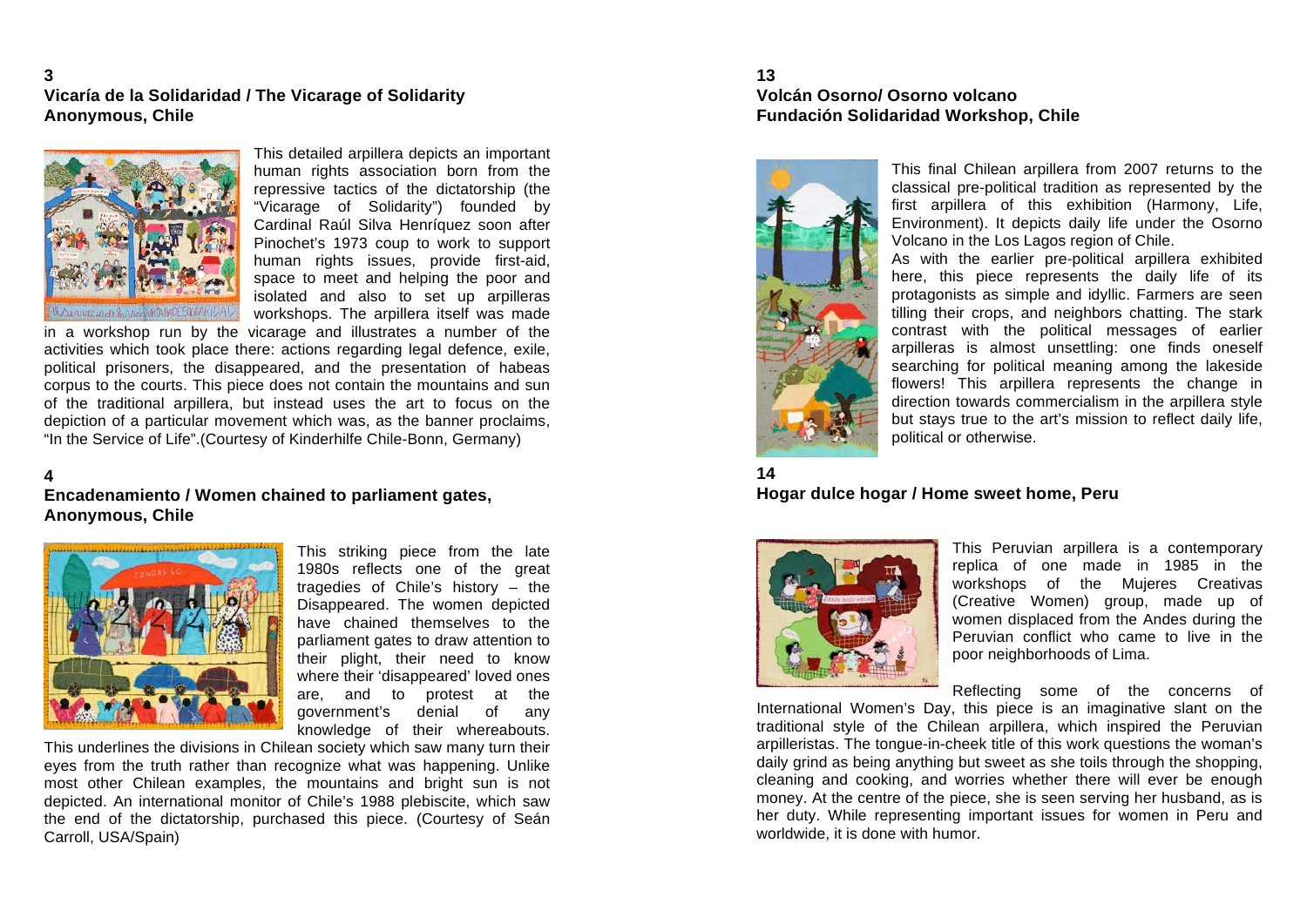#### **11 Arpilleristas y cartoneros / Arpillerista women and cardboard collectors. Anonymous, Chile**



A detail of this arpillera, made in 1978 and later acquired by the German Kinderhilfe child support charity, was chosen as the illustration for the invitation to this exhibition. The arpillera depicts very upbeat, busy, and hopeful scenes in the midst of the poverty of the "población" (poor area) and ongoing political repression. While the sun does not shine over these

Chilean mountains, the scenes acted out below them remain bright. In the first house, we see a group of industrious arpilleristas busily at work. Outside, streets are being swept and neighbors chat at their doors. As a reminder of the area's poverty, we see cartoneros (people who collect cardboard to sell) struggling up the hill with their trailers full. Unusually, silk is used in this piece. Overall, this piece reflects hope and continued shared community against the odds. (Courtesy of Kinderhilfe Chile-Bonn, Germany)

#### **12**

### **Fin de semana en una población/Weekend in a población Anonymous, Chile**



This piece, from the Kinderhilfe collection, again depicts the mountains and wide open blue skies of Chile with a bright sun shining down. This large arpillera reflects the daily life within a población (poor neighborhood). The vibrant energy is beautifully illustrated here as a hive of activity. To the right of the foreground, we

see people around a table preparing the traditional Chilean food of empandas, which are cooked in the clay oven beside it. We also see children playing and boys fishing at the river; women are washing their clothes and beating the dust from blankets. We see a busy soup kitchen providing for the very poor – indicating the divisions of need among the poor. However, the sun still shines down on all of them equally. (Courtesy of Kinderhilfe Chile-Bonn, Germany)

## **5 Vida bajo llaves / We have to live indoors Anonymous, Chile**



This arpillera, purchased by a Swiss couple involved in Solidarity work in Chile, was created in the late 1970s as part of a workshop formed by a Protestant church group in the shantytowns of Santiago. This piece depicts the harsh reality of daily life for those involved in its making. Poverty and its stresses are reflected across the scenes portrayed, but importantly, these anxieties

are hidden behind doors, and are only revealed when the viewer lifts the doors to look inside. In one house, women making soup lament its frugality, knowing there is not enough; elsewhere, three sick children are crammed into one bed; an elderly lady says she misses her husband; others worry about the lack of work. The colors here are duller, and, while there are mountains, there is no sun.

(Courtesy of Heidi and Peter Gessler, Switzerland)

# **6**

#### **Panfleteando en el 1979 en Santiago / Leafleting in Santiago in 1979 . Anonymous, Chile**



This colorful and somewhat childlike arpillera sewn on a piece of Hessian flour sacking, from the late 1970s, depicts a scene where campaigners are distributing pamphlets to pedestrians and drivers to raise awareness of the relatives of the Disappeared.

Again, the traditional style of the mountains is represented, here using a myriad of colorful scraps of cloth. The

sun, however, is not yet seen to be shining – perhaps representing the dangers that still prevailed. The large houses and trees indicate that the campaigners have been emboldened to go into middle-class areas to carry their message. This is not the shantytown of the previous arpillera. It illustrates the relentless attempts made to reveal the unsavory hidden truths, which plagued certain groups within the society, truths which others often chose to remain ignorant of. (Courtesy of Jacqui Monty, England)